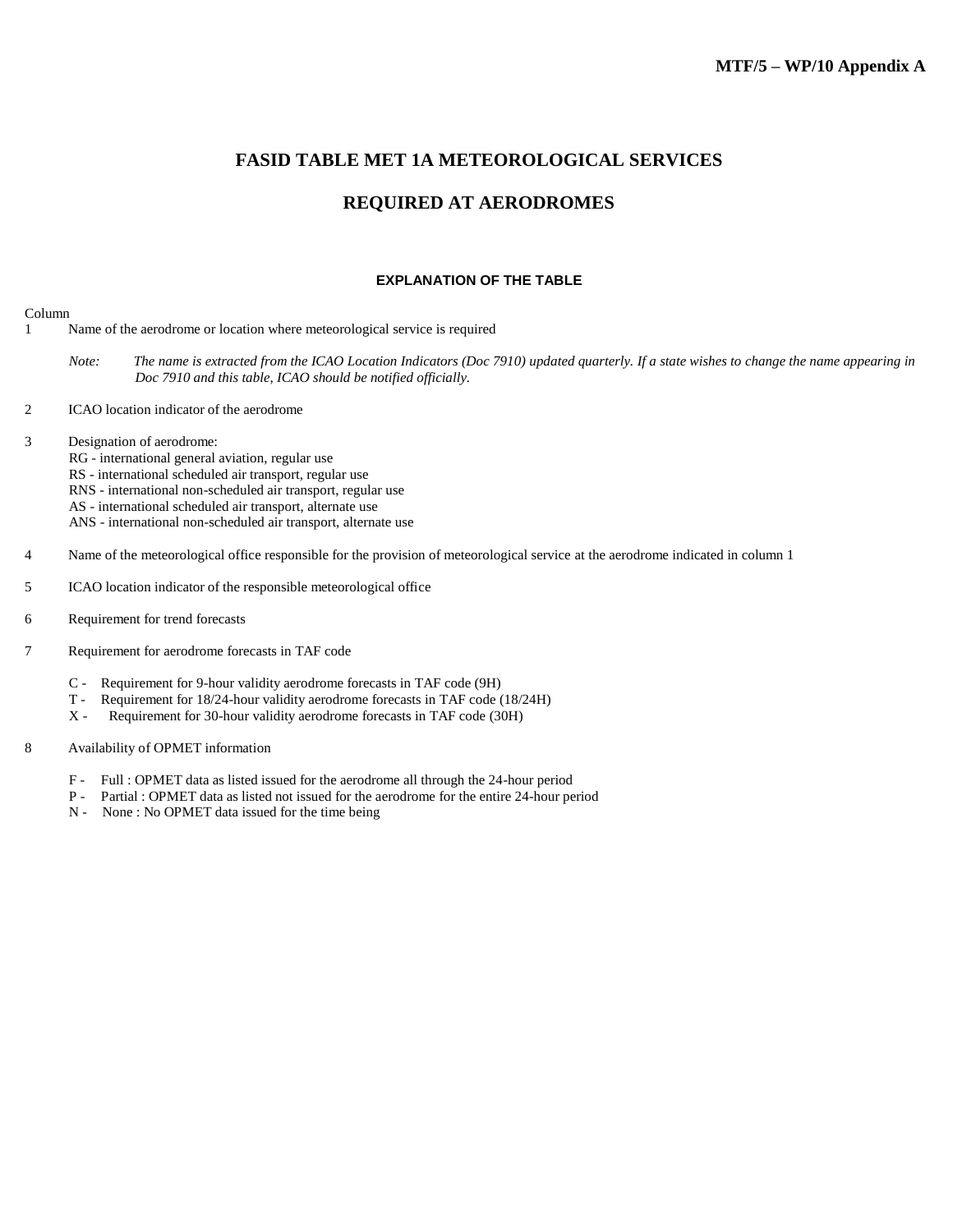| Aerodrome where service is to be provided                               |                                                               |                 | <b>Responsible MET Office</b>                           |                                                  | <b>Forecasts to</b><br>be provided |                 |              |
|-------------------------------------------------------------------------|---------------------------------------------------------------|-----------------|---------------------------------------------------------|--------------------------------------------------|------------------------------------|-----------------|--------------|
| <b>Name</b><br>1                                                        | <b>ICAO</b><br>Location<br><b>Indicator</b><br>$\overline{2}$ | <b>Use</b><br>3 | Name<br>4                                               | <b>ICAO</b><br>Location<br><b>Indicator</b><br>5 | <b>TR</b><br>6                     | <b>TAF</b><br>7 | 8            |
|                                                                         |                                                               |                 |                                                         |                                                  |                                    |                 |              |
| <b>Algeria</b><br>ADRAR/TOUAT-CHEIKH SIDI<br>MOHAMED BELKEBIR           | <b>DAUA</b>                                                   | RS              | <b>ADRAR/TOUAT-CHEIKH SIDI</b><br>MOHAMED BELKEBIR      | <b>DAUA</b>                                      |                                    |                 | F            |
| ALGER/HOUARI BOUMEDIENE                                                 | <b>DAAG</b>                                                   | <b>RS</b>       | ALGER/HOUARI BOUMEDIENE                                 | <b>DAAG</b>                                      | Y                                  | T               | F            |
| ANNABA/RABAH BITAT                                                      | <b>DABB</b>                                                   | RS              | ANNABA/RABAH BITAT                                      | <b>DABB</b>                                      | Y                                  | T               | F            |
| CONSTANTINE/MOHAMED<br><b>BOUDIAF</b>                                   | <b>DABC</b>                                                   | <b>RS</b>       | CONSTANTINE/MOHAMED BOUDIAF                             | <b>DABC</b>                                      |                                    | T               | F            |
| GHARDAIA/NOUMERAT-MOUFDI<br>ZAKARIA                                     | <b>DAUG</b>                                                   | RS              | GHARDAIA/NOUMERAT-MOUFDI<br>ZAKARIA                     | <b>DAUG</b>                                      |                                    | T               | F            |
| HASSI MESSAOUD/OUED<br>IRARA-KRIM BELKACEM                              | <b>DAUH</b>                                                   | <b>RS</b>       | HASSI MESSAOUD/OUED<br><b>IRARA-KRIM BELKACEM</b>       | <b>DAUH</b>                                      |                                    | T               | $\mathbf F$  |
| <b>IN SALAH</b>                                                         | <b>DAUI</b>                                                   | <b>RS</b>       | <b>IN SALAH</b>                                         | <b>DAUI</b>                                      |                                    | T               | F            |
| <b>ORAN/ES SENIA</b>                                                    | DAOO                                                          | RS              | ORAN/ES SENIA                                           | DAOO                                             | Y                                  | T               | $\mathbf{F}$ |
| TAMANRASSET/AGUENAR-<br>HADJ BEY AKHAMOK                                | <b>DAAT</b>                                                   | AS              | TAMANRASSET/AGUENAR-<br>HADJ BEY AKHAMOK                | <b>DAAT</b>                                      |                                    | T               | F            |
| TEBESSA/CHEIKH LARBI TEBESSI                                            | <b>DABS</b>                                                   | RS              | TEBESSA/CHEIKH LARBI TEBESSI                            | <b>DABS</b>                                      |                                    | T               | F            |
| TLEMCEN/ZENATA-MESSALI EL                                               | <b>DAON</b>                                                   | <b>RS</b>       | TLEMCEN/ZENATA-MESSALI EL                               | <b>DAON</b>                                      |                                    | T               | F            |
| <b>HADJ</b><br>ZARZAITINE/IN AMENAS                                     | <b>DAUZ</b>                                                   | <b>RS</b>       | <b>HADJ</b><br>ZARZAITINE/IN AMENAS                     | <b>DAUZ</b>                                      |                                    | T               | F            |
|                                                                         |                                                               |                 |                                                         |                                                  |                                    |                 |              |
| Angola<br><b>HUAMBO</b><br>LUANDA/4 DE FEVEREIRO                        | <b>FNHU</b><br><b>FNLU</b>                                    | RS<br>RS        | LUANDA/4 DE FEVEREIRO<br><b>LUANDA/4 DE FEVEREIRO</b>   | <b>FNLU</b><br><b>FNLU</b>                       | Y                                  | X               | F<br>F       |
| <b>Benin</b><br>CARDINAL BERNARDIN GANTIN DE<br>CADJEHOUN INTERNATIONAL | <b>DBBB</b>                                                   | <b>RS</b>       | CARDINAL BERNARDIN GANTIN DE<br>CADJEHOUN INTERNATIONAL | <b>DBBB</b>                                      | Y                                  | X               | F            |
|                                                                         |                                                               |                 |                                                         |                                                  |                                    |                 |              |
| <b>Botswana</b>                                                         |                                                               |                 |                                                         |                                                  |                                    |                 |              |
| <b>FRANCISTOWN</b>                                                      | <b>FBFT</b>                                                   | RS              | <b>GABORONE/SIR SERETSE KHAMA</b><br><b>INT'L</b>       | <b>FBSK</b>                                      |                                    |                 | F            |
| <b>GABORONE/SIR SERETSE KHAMA</b><br><b>INT'L</b>                       | <b>FBSK</b>                                                   | RS              | GABORONE/SIR SERETSE KHAMA<br><b>INT'L</b>              | <b>FBSK</b>                                      | Y                                  | X               | F            |
| <b>KASANE</b>                                                           | <b>FBKE</b>                                                   | RS              | GABORONE/SIR SERETSE KHAMA<br><b>INT'L</b>              | <b>FBSK</b>                                      |                                    |                 | F            |
| <b>MAUN</b>                                                             | <b>FBMN</b>                                                   | RS              | <b>GABORONE/SIR SERETSE KHAMA</b><br><b>INT'L</b>       | <b>FBSK</b>                                      |                                    |                 | F            |
| SELIBE-PHIKWE                                                           | <b>FBSP</b>                                                   | <b>RS</b>       | <b>GABORONE/SIR SERETSE KHAMA</b><br>INT'L              | <b>FBSK</b>                                      |                                    |                 |              |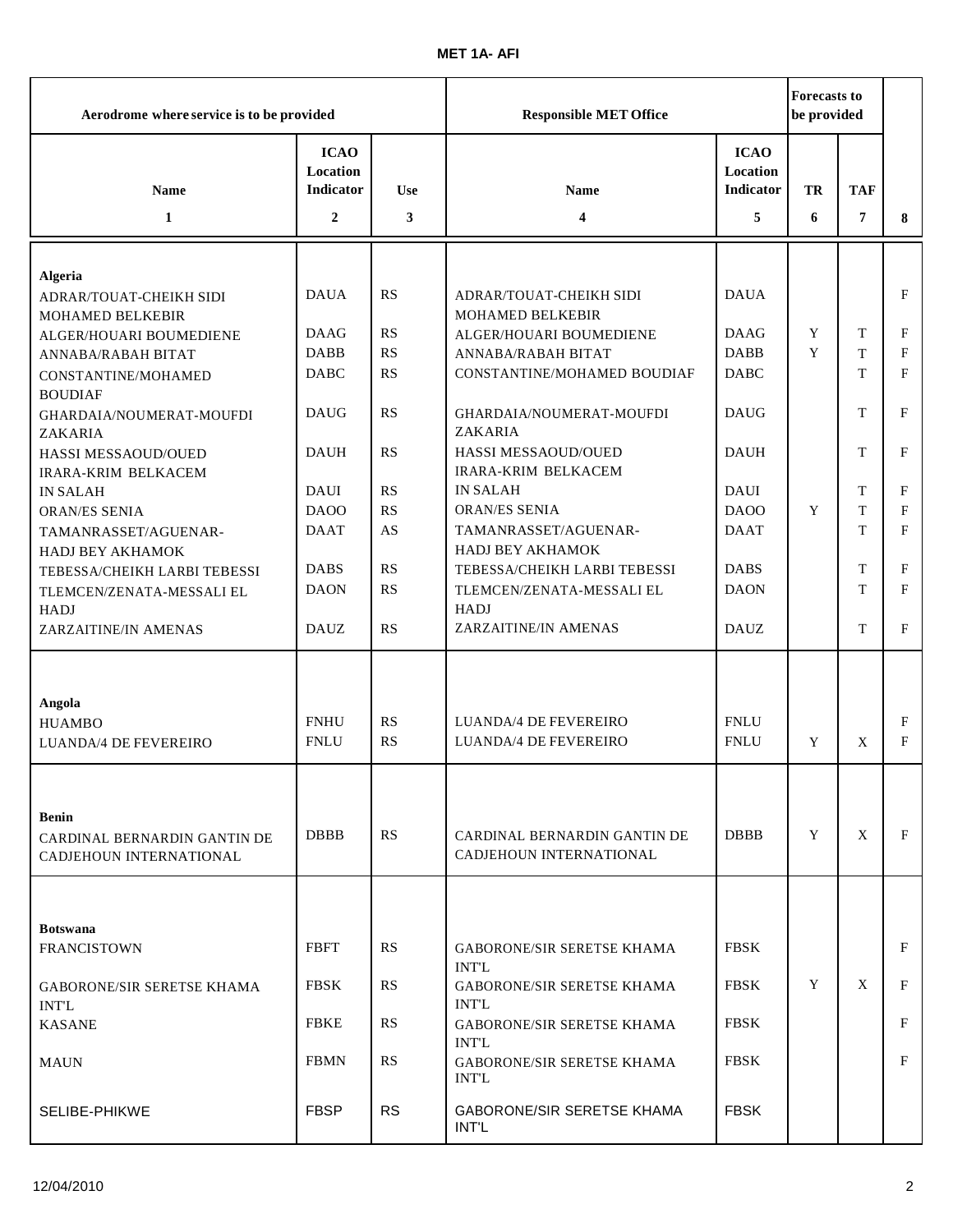| Aerodrome where service is to be provided                                                                                                                                              |                                                                                                |                                                                                  | <b>Responsible MET Office</b>                                                                                                                                            |                                                                                                | <b>Forecasts to</b><br>be provided |                             |                                 |
|----------------------------------------------------------------------------------------------------------------------------------------------------------------------------------------|------------------------------------------------------------------------------------------------|----------------------------------------------------------------------------------|--------------------------------------------------------------------------------------------------------------------------------------------------------------------------|------------------------------------------------------------------------------------------------|------------------------------------|-----------------------------|---------------------------------|
| <b>Name</b>                                                                                                                                                                            | <b>ICAO</b><br>Location<br><b>Indicator</b>                                                    | <b>Use</b>                                                                       | <b>Name</b>                                                                                                                                                              | <b>ICAO</b><br>Location<br>Indicator                                                           | TR                                 | <b>TAF</b>                  |                                 |
| $\mathbf{1}$                                                                                                                                                                           | $\overline{2}$                                                                                 | 3                                                                                | 4                                                                                                                                                                        | 5                                                                                              | 6                                  | 7                           | 8                               |
| <b>Burkina Faso</b><br><b>BOBO DIOULASSO</b><br>OUAGADOUGOU/AEROPOR<br>$\mathbf{T}$                                                                                                    | <b>DFOO</b><br><b>DFFD</b>                                                                     | <b>RS</b><br><b>RS</b>                                                           | OUAGADOUGOU/AEROPORT<br>OUAGADOUGOU/AEROPORT                                                                                                                             | <b>DFFD</b><br><b>DFFD</b>                                                                     | Y                                  | T<br>X                      | F<br>F                          |
| <b>Burundi</b><br><b>BUJUMBURA</b>                                                                                                                                                     | <b>HBBA</b>                                                                                    |                                                                                  |                                                                                                                                                                          |                                                                                                | Y                                  | T                           | F                               |
| Cameroon<br>DOUALA/AEROPORT<br><b>GAROUA</b><br>MAROUA/SALAK<br>N'GAOUNDERE<br>YAOUNDE/NSIMALE                                                                                         | <b>FKKD</b><br><b>FKKR</b><br><b>FKKL</b><br><b>FKKN</b><br><b>FKYS</b>                        | <b>RS</b><br>AS<br><b>RS</b><br><b>RS</b><br>RS                                  | DOUALA/AEROPORT<br><b>GAROUA</b><br>DOUALA/AEROPORT<br>DOUALA/AEROPORT<br>YAOUNDE/NSIMALE<br>$\mathbf{M}$                                                                | <b>FKKD</b><br><b>FKKR</b><br><b>FKKD</b><br><b>FKKD</b><br><b>FKYS</b>                        | Y<br>Y<br>Y                        | X<br>T                      | F<br>F<br>F<br>F<br>F           |
| <b>Canary Islands (Spain)</b><br><b>FUERTEVENTURA</b><br><b>GRAN CANARIA</b><br><b>HIERRO</b><br><b>LA PALMA</b><br>LANZAROTE<br>TENERIFE NORTE (AD CIVIL)<br>TENERIFE SUR/REINA SOFIA | <b>GCFV</b><br><b>GCLP</b><br><b>GCHI</b><br><b>GCLA</b><br><b>GCRR</b><br>GCXO<br><b>GCTS</b> | RS<br><b>RS</b><br><b>RS</b><br><b>RS</b><br><b>RS</b><br><b>RS</b><br><b>RS</b> | <b>GRAN CANARIA</b><br><b>GRAN CANARIA</b><br><b>GRAN CANARIA</b><br><b>GRAN CANARIA</b><br><b>GRAN CANARIA</b><br>TENERIFE NORTE (AD CIVIL)<br>TENERIFE SUR/REINA SOFIA | <b>GCLP</b><br><b>GCLP</b><br><b>GCLP</b><br><b>GCLP</b><br><b>GCLP</b><br>GCXO<br><b>GCTS</b> | Y<br>Y<br>Y                        | Т<br>T<br>Τ<br>т<br>T<br>T. | F<br>F<br>F<br>F<br>F<br>F<br>F |
| <b>Cape Verde</b><br>AMILCAR CABRAL/SAL ISLAND<br><b>PRAIA</b><br><b>Central African Republic</b><br><b>BANGUI/M'POKO</b><br><b>BERBERATI</b>                                          | <b>GVAC</b><br><b>GVNP</b><br><b>FEFF</b><br><b>FEFT</b>                                       | RS<br><b>RS</b><br><b>RS</b><br><b>RS</b>                                        | AMILCAR CABRAL/SAL ISLAND<br>AMILCAR CABRAL/SAL ISLAND<br><b>BANGUI/M'POKO</b><br>BANGUI/M'POKO                                                                          | <b>GVAC</b><br><b>GVAC</b><br><b>FEFF</b><br><b>FEFF</b>                                       | Y<br>Y                             | X<br>X                      | F<br>F<br>F<br>F                |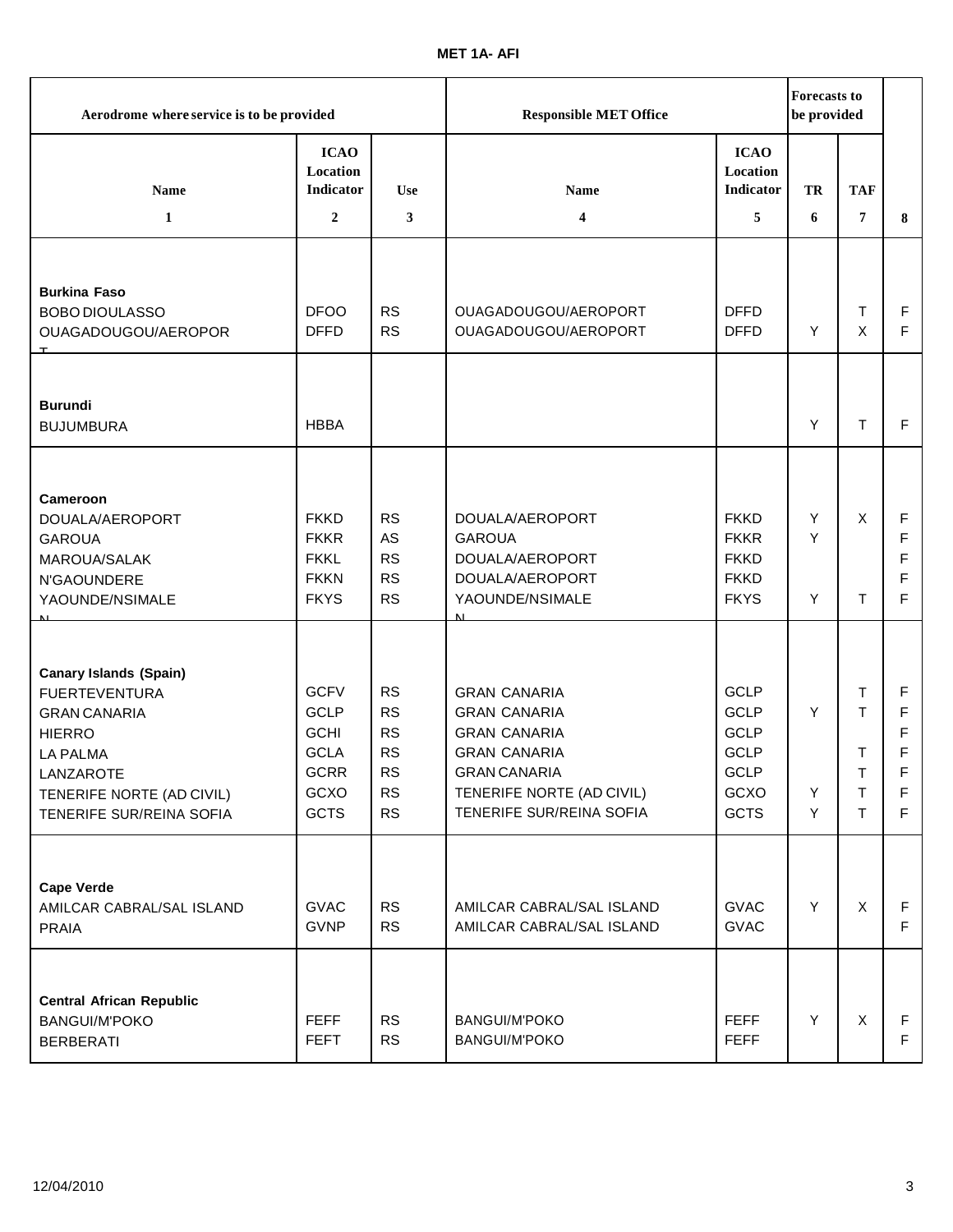| Aerodrome where service is to be provided                                                                                                            |                                                                         |                                                        | <b>Responsible MET Office</b>                                                                           |                                                                         | <b>Forecasts to</b><br>be provided |                                |                             |
|------------------------------------------------------------------------------------------------------------------------------------------------------|-------------------------------------------------------------------------|--------------------------------------------------------|---------------------------------------------------------------------------------------------------------|-------------------------------------------------------------------------|------------------------------------|--------------------------------|-----------------------------|
| Name<br>$\mathbf{1}$                                                                                                                                 | <b>ICAO</b><br>Location<br>Indicator<br>$\overline{2}$                  | <b>Use</b><br>3                                        | Name<br>4                                                                                               | <b>ICAO</b> Location<br>Indicator<br>5                                  | TR<br>6                            | <b>TAF</b><br>7                | 8                           |
|                                                                                                                                                      |                                                                         |                                                        |                                                                                                         |                                                                         |                                    |                                |                             |
| Chad<br>N'DJAMENA/HASSAN DJAMOUS                                                                                                                     | <b>FTTJ</b>                                                             | <b>RS</b>                                              | N'DJAMENA/HASSAN DJAMOUS                                                                                | <b>FTTJ</b>                                                             | Y                                  | X                              | F                           |
| <b>Comoros</b><br>ANJOUAN/OUANI<br>MORONI/PRINCE SAID IBRAHIM                                                                                        | <b>FMCV</b><br><b>FMCH</b>                                              | <b>RS</b>                                              | MORONI/PRINCE SAID IBRAHIM                                                                              | <b>FMCH</b>                                                             | Y                                  | T                              | F<br>F                      |
| Congo<br>BRAZZAVILLE/MAYA-MAYA<br>POINTE NOIRE                                                                                                       | <b>FCBB</b><br><b>FCPP</b>                                              | <b>RS</b><br><b>RS</b>                                 | BRAZZAVILLE/MAYA-MAYA<br>POINTE NOIRE                                                                   | <b>FCBB</b><br><b>FCPP</b>                                              | Y<br>Y                             | $\boldsymbol{\mathsf{X}}$<br>T | F<br>F                      |
| Côte d'Ivoire<br>ABIDJAN/FELIX HOUPHOUET<br><b>BOIGNY</b><br><b>BOUAKE</b>                                                                           | <b>DIAP</b><br><b>DIBK</b>                                              | <b>RS</b><br><b>RS</b>                                 | ABIDJAN/FELIX HOUPHOUET<br><b>BOIGNY</b><br>ABIDJAN/FELIX HOUPHOUET<br><b>BOIGNY</b>                    | <b>DIAP</b><br><b>DIAP</b>                                              | Y                                  | T                              | F<br>F                      |
| <b>Democratic Republic of the Congo</b><br><b>GOMA</b><br>KINSHASA/N'DJILI<br><b>KISANGANI-</b><br><b>BANGOKA</b><br>LUBUMBASHI<br><b>MBUJI-MAYI</b> | <b>FZNA</b><br><b>FZAA</b><br><b>FZIC</b><br><b>FZQA</b><br><b>FZWA</b> | <b>RS</b><br><b>RS</b><br><b>AS</b><br>AS<br><b>AS</b> | <b>KINSHASA/N'DJILI</b><br>KINSHASA/N'DJILI<br>KINSHASA/N'DJILI<br>KINSHASA/N'DJILI<br>KINSHASA/N'DJILI | <b>FZAA</b><br><b>FZAA</b><br><b>FZAA</b><br><b>FZAA</b><br><b>FZAA</b> | Y                                  | $\mathsf X$                    | E P<br>F<br>E P<br>F<br>F P |
| <b>Djibouti</b><br><b>DJIBOUTI/AMBOULI</b>                                                                                                           | <b>HDAM</b>                                                             | RS                                                     | <del>DJIBOUTI/AMBOULI</del>                                                                             | <b>HDAM</b>                                                             |                                    |                                |                             |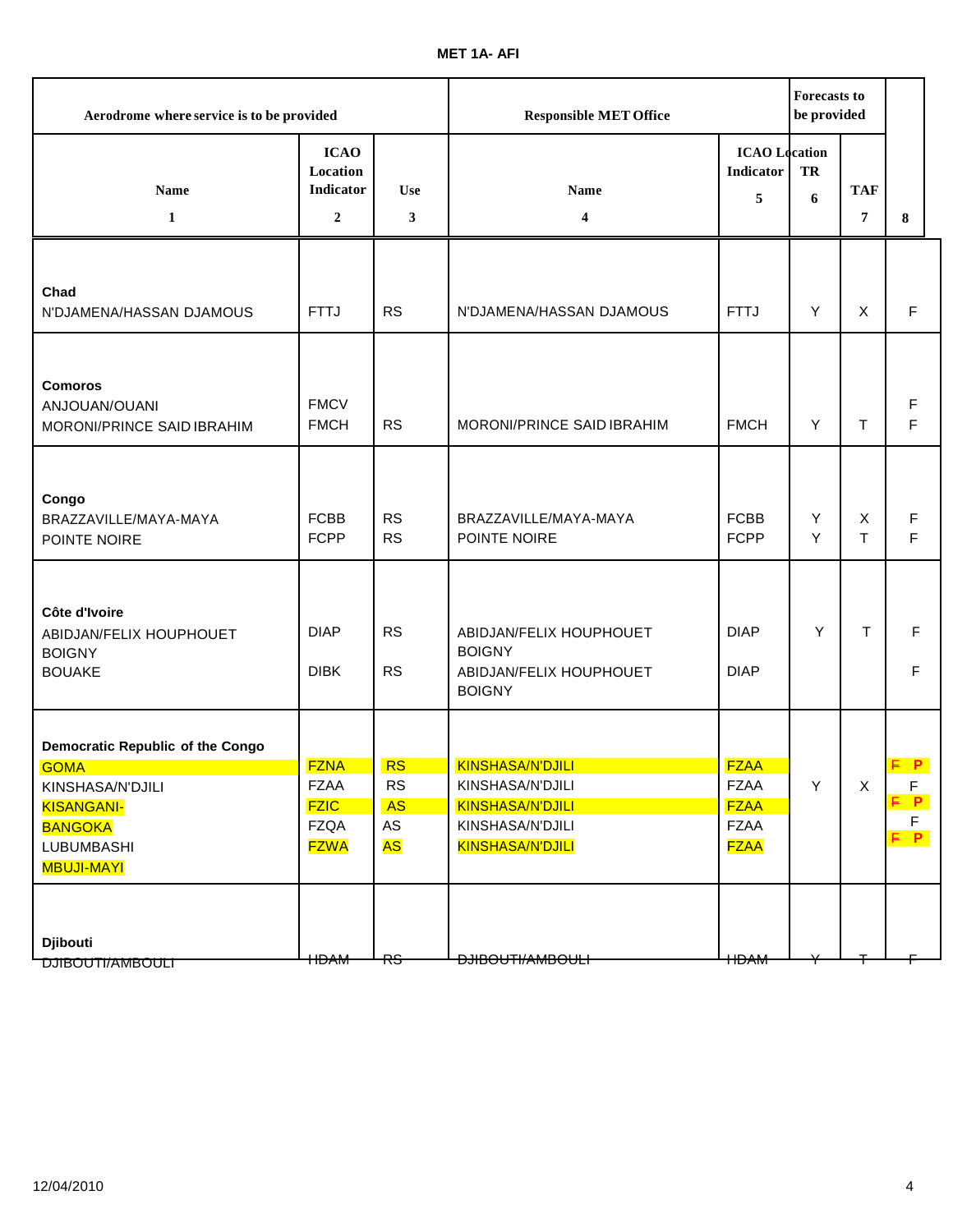| Aerodrome where service is to be provided                                                                                                                                                                   |                                                                                                                                                    |                                                                                                     | <b>Responsible MET Office</b>                                                                                |                                                                                                                      |                  | <b>Forecasts to</b><br>be provided   |                                                |
|-------------------------------------------------------------------------------------------------------------------------------------------------------------------------------------------------------------|----------------------------------------------------------------------------------------------------------------------------------------------------|-----------------------------------------------------------------------------------------------------|--------------------------------------------------------------------------------------------------------------|----------------------------------------------------------------------------------------------------------------------|------------------|--------------------------------------|------------------------------------------------|
| <b>Name</b>                                                                                                                                                                                                 | <b>ICAO</b><br>Location<br>Indicator                                                                                                               | <b>Use</b>                                                                                          | Name                                                                                                         | <b>ICAO</b><br>Location<br><b>Indicator</b>                                                                          | <b>TR</b>        | <b>TAF</b>                           |                                                |
| $\mathbf{1}$                                                                                                                                                                                                | $\overline{2}$                                                                                                                                     | 3                                                                                                   | 4                                                                                                            | 5                                                                                                                    | 6                | 7                                    | 8                                              |
| Egypt<br>ALEXANDRIA / INTL<br>ALMAZA AFB / MILITARY                                                                                                                                                         | <b>HEAX</b><br><b>HEAZ</b>                                                                                                                         | <b>RS</b><br><b>RNS</b>                                                                             | CAIRO/INTL                                                                                                   | <b>HECA</b>                                                                                                          | Y                | T.                                   | F<br>F                                         |
| <b>ASWAN / INTL</b><br><b>ASYUT/INTL</b><br>CAIRO/INTL<br>HURGHADA / INTL<br>LUXOR / INTL<br><b>MERSA MATRUH</b><br>SHARK EL OWEINAT / INTL<br>SHARM EL SHEIKH / INTL<br>ST.CATHERINE / INTL<br>TABA / INTL | <b>HESN</b><br><b>HEAT</b><br><b>HECA</b><br><b>HEGN</b><br><b>HELX</b><br><b>HEMM</b><br><b>HEOW</b><br><b>HESH</b><br><b>HESC</b><br><b>HETB</b> | <b>RS</b><br><b>RS</b><br><b>RS</b><br><b>RS</b><br><b>RS</b><br>AS<br><b>RS</b><br>AS<br><b>RS</b> | CAIRO/INTL<br>CAIRO/INTL<br>CAIRO/INTL<br>CAIRO/INTL<br>CAIRO/INTL<br>CAIRO/INTL<br>CAIRO/INTL<br>CAIRO/INTL | <b>HECA</b><br><b>HECA</b><br><b>HECA</b><br><b>HECA</b><br><b>HECA</b><br><b>HECA</b><br><b>HECA</b><br><b>HECA</b> | Y<br>Y<br>Y<br>Y | Τ<br>T<br>T<br>T<br>T<br>T<br>T<br>T | F<br>F<br>F<br>F<br>F<br>F<br>F<br>F<br>F<br>F |
| <b>Equatorial Guinea</b><br><b>MALABO</b>                                                                                                                                                                   | <b>FGSL</b>                                                                                                                                        | <b>RS</b>                                                                                           | <b>MALABO</b>                                                                                                | <b>FGSL</b>                                                                                                          | Y                | T.                                   | F.                                             |
| <b>Eritrea</b><br>ASMARA AIS/APP/COM/MET/TWR<br><b>ASSAB</b>                                                                                                                                                | <b>HHAS</b><br><b>HHSB</b>                                                                                                                         | <b>RS</b><br><b>RS</b>                                                                              | ASMARA AIS/APP/COM/MET/TWR<br><b>ASSAB</b>                                                                   | <b>HHAS</b><br><b>HHSB</b>                                                                                           | Y<br>Υ           | T                                    | F<br>F                                         |
| Ethiopia<br>ADDIS ABABA/BOLE<br>COM/MET/NOF<br>DIRE DAWA                                                                                                                                                    | <b>HAAB</b><br><b>HADR</b>                                                                                                                         | <b>RS</b><br><b>RS</b>                                                                              | ADDIS ABABA/BOLE COM/MET/NOF<br>ADDIS ABABA/BOLE COM/MET/NOF                                                 | <b>HAAB</b><br><b>HAAB</b>                                                                                           | Y                | X                                    | F<br>F.                                        |
| Gabon<br>FRANCEVILLE/MVENGUE<br>LIBREVILLE/LEON M'BA<br>PORT-GENTIL                                                                                                                                         | <b>FOON</b><br><b>FOOL</b><br><b>FOOG</b>                                                                                                          | <b>RS</b><br><b>RS</b><br><b>RS</b>                                                                 | LIBREVILLE/LEON M'BA<br>LIBREVILLE/LEON M'BA<br>LIBREVILLE/LEON M'BA                                         | <b>FOOL</b><br><b>FOOL</b><br><b>FOOL</b>                                                                            | Y                | Χ<br>Τ                               | F<br>F<br>F                                    |
| Gambia<br><b>BANJUL INTERNATIONAL</b>                                                                                                                                                                       | <b>GBYD</b>                                                                                                                                        | <b>RS</b>                                                                                           | <b>BANJUL INTERNATIONAL</b>                                                                                  | <b>GBYD</b>                                                                                                          |                  | X                                    | F                                              |
| Ghana<br>ACCRA/KOTOKA INTERNATIONAL                                                                                                                                                                         | <b>DGAA</b>                                                                                                                                        | <b>RS</b>                                                                                           | ACCRA/KOTOKA INTERNATIONAL                                                                                   | <b>DGAA</b>                                                                                                          | Υ                | X                                    | F                                              |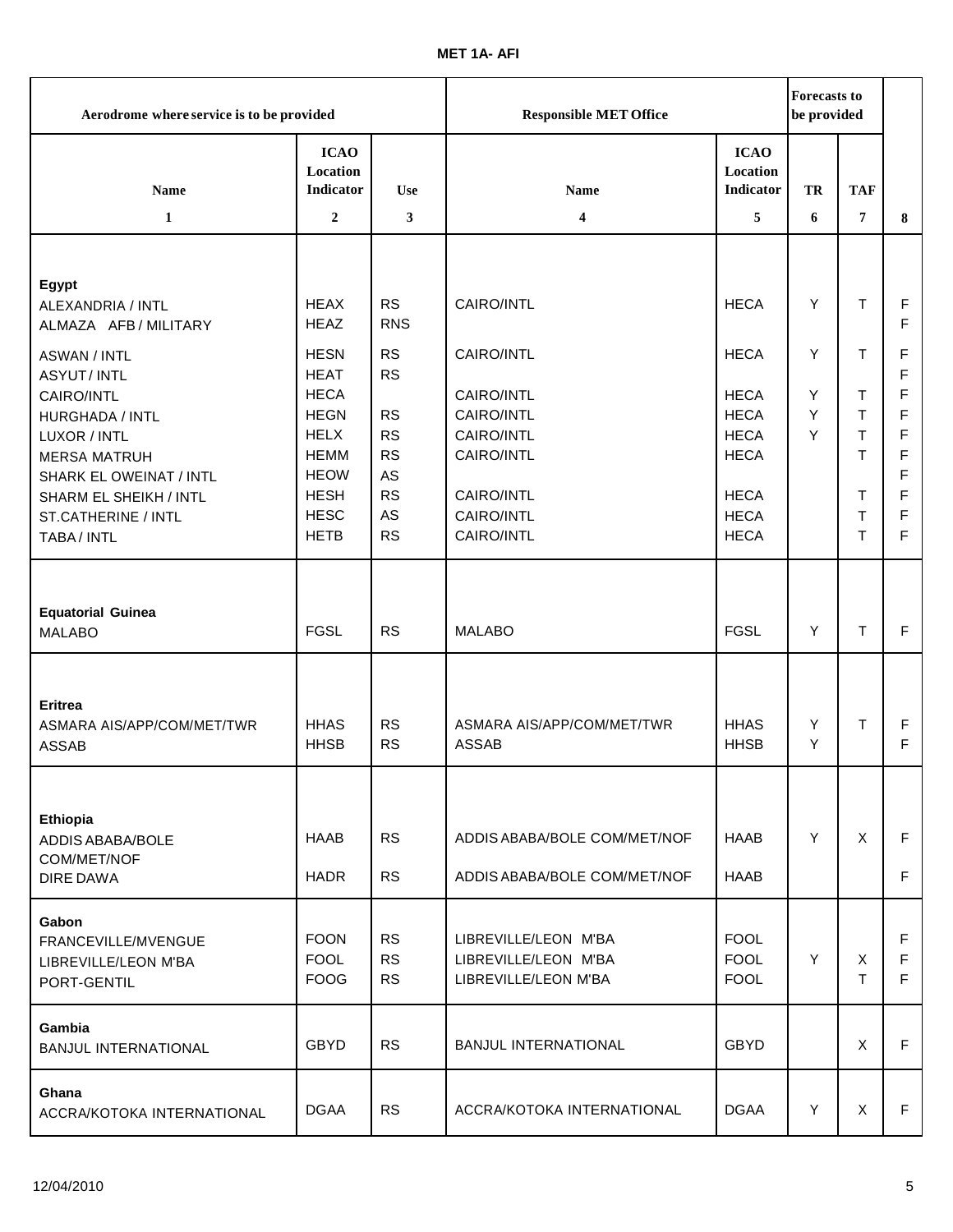| Aerodrome where service is to be provided                                                                         |                                                          |                                                  | <b>Responsible MET Office</b>                                                                            |                                                          | <b>Forecasts to</b><br>be provided |                     |                  |
|-------------------------------------------------------------------------------------------------------------------|----------------------------------------------------------|--------------------------------------------------|----------------------------------------------------------------------------------------------------------|----------------------------------------------------------|------------------------------------|---------------------|------------------|
| Name<br>1                                                                                                         | <b>ICAO</b><br>Location<br>Indicator<br>$\boldsymbol{2}$ | <b>Use</b><br>3                                  | Name<br>4                                                                                                | <b>ICAO</b><br>Location<br>Indicator<br>5                | TR<br>6                            | <b>TAF</b><br>7     | 8                |
|                                                                                                                   |                                                          |                                                  |                                                                                                          |                                                          |                                    |                     |                  |
| Aerodrome where service is to be provided                                                                         |                                                          | Responsible MET Office                           |                                                                                                          | Forecasts to<br>be provided                              |                                    |                     |                  |
| Name                                                                                                              | <b>ICAO</b><br>Location<br>Indicator                     | Use                                              | Name                                                                                                     | <b>ICAO</b><br>Location<br>Indicator                     | <b>TR</b>                          | <b>TAF</b>          |                  |
| 1                                                                                                                 | $\overline{2}$                                           | 3                                                | 4                                                                                                        | 5                                                        | 6                                  | $\overline{7}$      | 8                |
| <b>KUMASI</b><br><b>TAMALE</b>                                                                                    | <b>DGSI</b><br><b>DGLE</b>                               | <b>RS</b><br><b>RS</b>                           | ACCRA/KOTOKA INTERNATIONAL                                                                               | <b>DGAA</b>                                              |                                    | T                   | F<br>F           |
| Guinea<br>CONAKRY/GBESSIA<br>KANKAN/KANKAN<br>LABE/TATA<br>N'ZEREKORE/KONIA                                       | <b>GUCY</b><br><b>GUXN</b><br><b>GULB</b><br><b>GUNZ</b> | <b>RS</b><br><b>RS</b><br><b>RS</b><br><b>RS</b> | CONAKRY/GBESSIA<br>CONAKRY/GBESSIA<br>CONAKRY/GBESSIA<br>CONAKRY/GBESSIA                                 | <b>GUCY</b><br><b>GUCY</b><br><b>GUCY</b><br><b>GUCY</b> | Y                                  | X                   | F<br>F<br>F<br>F |
| Guinea-Bissau<br>BISSAU/OSWALDO VIEIRA INTL                                                                       | GGOV                                                     | <b>RS</b>                                        | BISSAU/OSWALDO VIEIRA INTL                                                                               | GGOV                                                     | Υ                                  | T.                  | $\mathsf F$      |
| Kenya<br>ELDORET/INTL. AIRPORT<br><b>MOMBASA</b><br>NAIROBI/JOMO KENYATTA INTL.<br>TWR/APP/NOF/MET/CIVIL AIRLINES | <b>HKEL</b><br><b>HKMO</b><br><b>HKJK</b>                | <b>RS</b><br><b>RS</b><br><b>RS</b>              | ELDORET/INTL. AIRPORT<br><b>MOMBASA</b><br>NAIROBI/JOMO KENYATTA INTL.<br>TWR/APP/NOF/MET/CIVIL AIRLINES | <b>HKEL</b><br><b>HKMO</b><br><b>HKJK</b>                | Y.<br>Y<br>Y                       | T.<br>T<br>$\times$ | F<br>F<br>F      |
| Lesotho<br>MASERU MOSHOESHOE I                                                                                    | <b>FXMM</b>                                              | <b>RS</b>                                        | MASERU MOSHOESHOE I                                                                                      | <b>FXMM</b>                                              | Y                                  | T.                  | F.               |
| Liberia<br>MONROVIA/ROBERTS INTL                                                                                  | <b>GLRB</b>                                              | <b>RS</b>                                        | MONROVIA/ROBERTS INTL                                                                                    | <b>GLRB</b>                                              | Y                                  | $\mathsf T$         | F.               |
| Libyan Arab Jamahiriya<br><b>BENGHAZI (BENINA)</b><br><b>SEBHA</b><br>TRIPOLI (TRIPOLI INTL.)                     | <b>HLLB</b><br><b>HLLS</b><br><b>HLLT</b>                | <b>RS</b><br><b>RS</b><br><b>RS</b>              | <b>BENGHAZI (BENINA)</b><br><b>BENGHAZI (BENINA)</b><br>TRIPOLI (TRIPOLI INTL.)                          | <b>HLLB</b><br><b>HLLB</b><br><b>HLLT</b>                | Υ<br>Υ                             | T.<br>$\top$        | F<br>F.<br>F.    |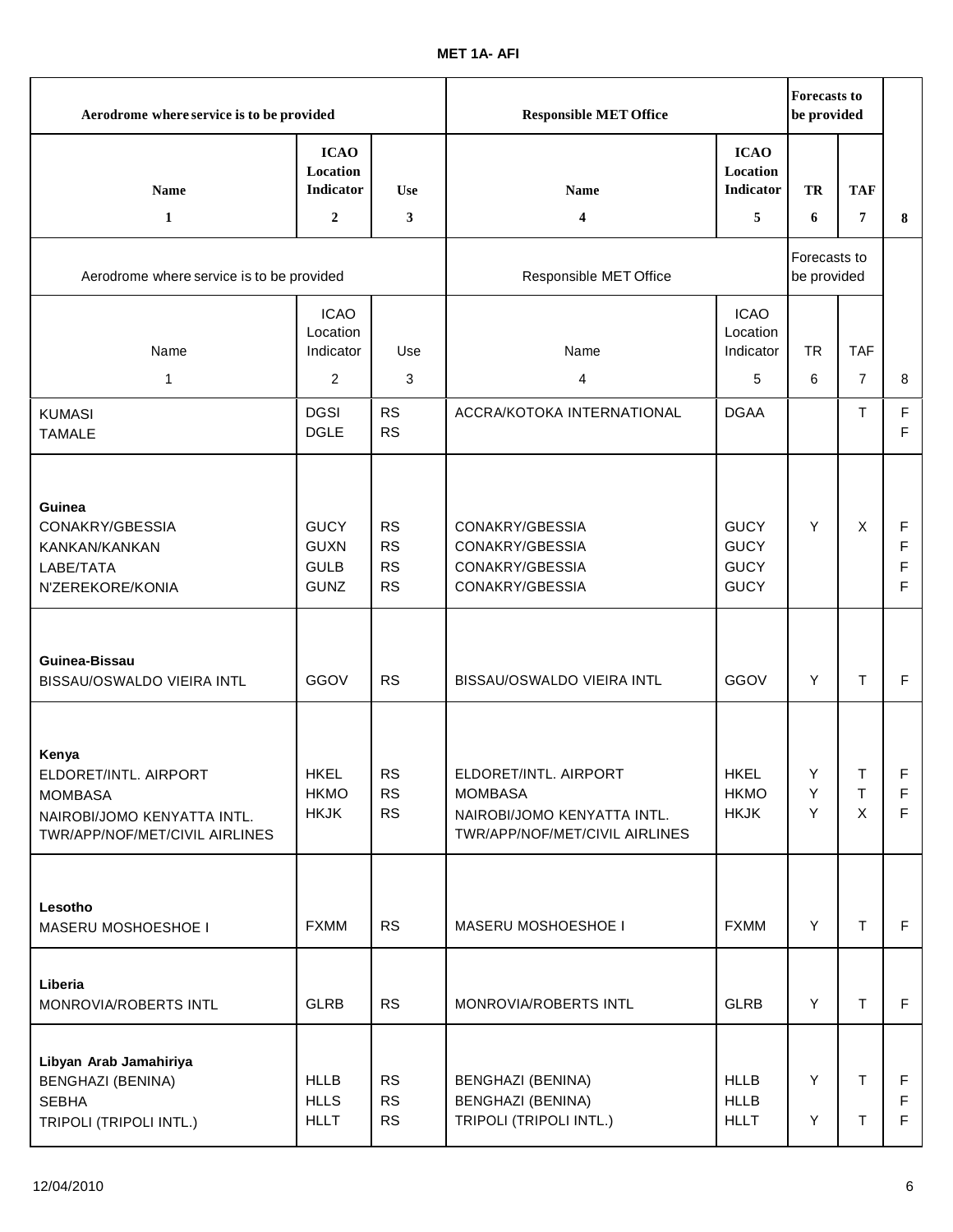| Aerodrome where service is to be provided                                                                                          |                                                                                                       |                                                                                         | <b>Responsible MET Office</b>                                                                                                                   |                                                                                                       |        | <b>Forecasts to</b><br>be provided |                                 |
|------------------------------------------------------------------------------------------------------------------------------------|-------------------------------------------------------------------------------------------------------|-----------------------------------------------------------------------------------------|-------------------------------------------------------------------------------------------------------------------------------------------------|-------------------------------------------------------------------------------------------------------|--------|------------------------------------|---------------------------------|
| Name                                                                                                                               | <b>ICAO</b><br>Location<br>Indicator                                                                  | <b>Use</b>                                                                              | <b>Name</b>                                                                                                                                     | <b>ICAO</b><br>Location<br>Indicator                                                                  | TR     | <b>TAF</b>                         |                                 |
| $\mathbf{1}$                                                                                                                       | $\overline{2}$                                                                                        | 3                                                                                       | 4                                                                                                                                               | 5                                                                                                     | 6      | 7                                  | 8                               |
| Madagascar<br>ANTANANARIVO/IVATO<br>ANTSIRANANA/ARRACHART<br><b>DZAOUDZI</b><br>MAHAJANGA/PH. TSIRANANA<br>NOSY-BE<br>SAINTE-MARIE | <b>FMMI</b><br><b>FMNA</b><br><b>FMCZ</b><br><b>FMNM</b><br><b>FMNN</b><br><b>FMMS</b>                | <b>RS</b><br><b>RS</b><br><b>RS</b><br><b>RS</b><br><b>RS</b>                           | ANTANANARIVO/IVATO<br>MORONI/PRINCE SAID IBRAHIM<br>MAHAJANGA/PH. TSIRANANA<br>MAHAJANGA/PH. TSIRANANA<br><b>TOAMASINA</b>                      | <b>FMMI</b><br><b>FMCH</b><br><b>FMNM</b><br><b>FMNM</b><br><b>FMMT</b>                               | Y<br>Y | X<br>Τ                             | F<br>F<br>F<br>F<br>F<br>F      |
| <b>TOAMASINA</b><br><b>TOLAGNARO</b>                                                                                               | <b>FMMT</b><br><b>FMSD</b>                                                                            | <b>RS</b><br><b>RS</b>                                                                  | <b>TOAMASINA</b><br>ANTANANARIVO/IVAT                                                                                                           | <b>FMMT</b><br><b>FMMI</b>                                                                            | Y      | Τ                                  | F<br>F                          |
| <b>Malawi</b><br>BLANTYRE/CHILEKA<br>LILONGWE/KAMUZU<br><b>INTERNATIONAL</b>                                                       | <b>FWCL</b><br><b>FWKI</b>                                                                            | <b>RS</b><br><b>RS</b>                                                                  | $\cap$<br>BLANTYRE/CHILEKA<br>LILONGWE/KAMUZU<br><b>INTERNATIONAL</b>                                                                           | <b>FWCL</b><br><b>FWKI</b>                                                                            | Y<br>Y | X                                  | F<br>F                          |
| <b>Mali</b><br>BAMAKO/SENOU<br>GAO<br><b>KAYES</b><br><b>KIDAL</b><br>MOPTI/AMBODEDJO<br><b>NIORO</b><br><b>TOMBOUCTOU</b>         | <b>GABS</b><br><b>GAGO</b><br><b>GAKD</b><br><b>GAKL</b><br><b>GAMB</b><br><b>GANR</b><br><b>GATB</b> | <b>RS</b><br><b>RS</b><br><b>RS</b><br><b>RS</b><br><b>RS</b><br><b>RS</b><br><b>RS</b> | <b>BAMAKO/SENOU</b><br>BAMAKO/SENOU<br><b>BAMAKO/SENOU</b><br><b>BAMAKO/SENOU</b><br>BAMAKO/SENOU<br><b>BAMAKO/SENOU</b><br><b>BAMAKO/SENOU</b> | <b>GABS</b><br><b>GABS</b><br><b>GABS</b><br><b>GABS</b><br><b>GABS</b><br><b>GABS</b><br><b>GABS</b> | Y      | Х<br>T                             | F<br>F<br>F<br>F<br>F<br>F<br>F |
| <b>Mauritania</b><br>ATAR<br><b>NEMA</b><br>NOUADHIBOU<br>NOUAKCHOTT/AEROPORT<br>ZOUERATT/TAZADIT                                  | <b>GQPA</b><br><b>GQNI</b><br>GQPP<br><b>GQNN</b><br>GQPZ                                             | <b>RS</b><br><b>RS</b><br><b>RS</b><br><b>RS</b><br><b>RS</b>                           | NOUAKCHOTT/AEROPORT<br>NOUAKCHOTT/AEROPORT<br>NOUADHIBOU<br>NOUAKCHOTT/AEROPOR<br>T                                                             | <b>GQNN</b><br><b>GQNN</b><br>GQPP<br><b>GQNN</b><br><b>GQNN</b>                                      | Y<br>Y | Τ<br>X                             | F<br>F<br>F<br>F<br>F           |
| <b>Mauritius</b><br>SIR SEEWOOSAGUR<br>RAMGOOLAM INTERNATIONAL<br><b>AIRPORT</b>                                                   | <b>FIMP</b>                                                                                           | <b>RS</b>                                                                               | SIR SEEWOOSAGUR RAMGOOLAM<br>INTERNATIONAL AIRPORT                                                                                              | <b>FIMP</b>                                                                                           | Υ      | X                                  | F                               |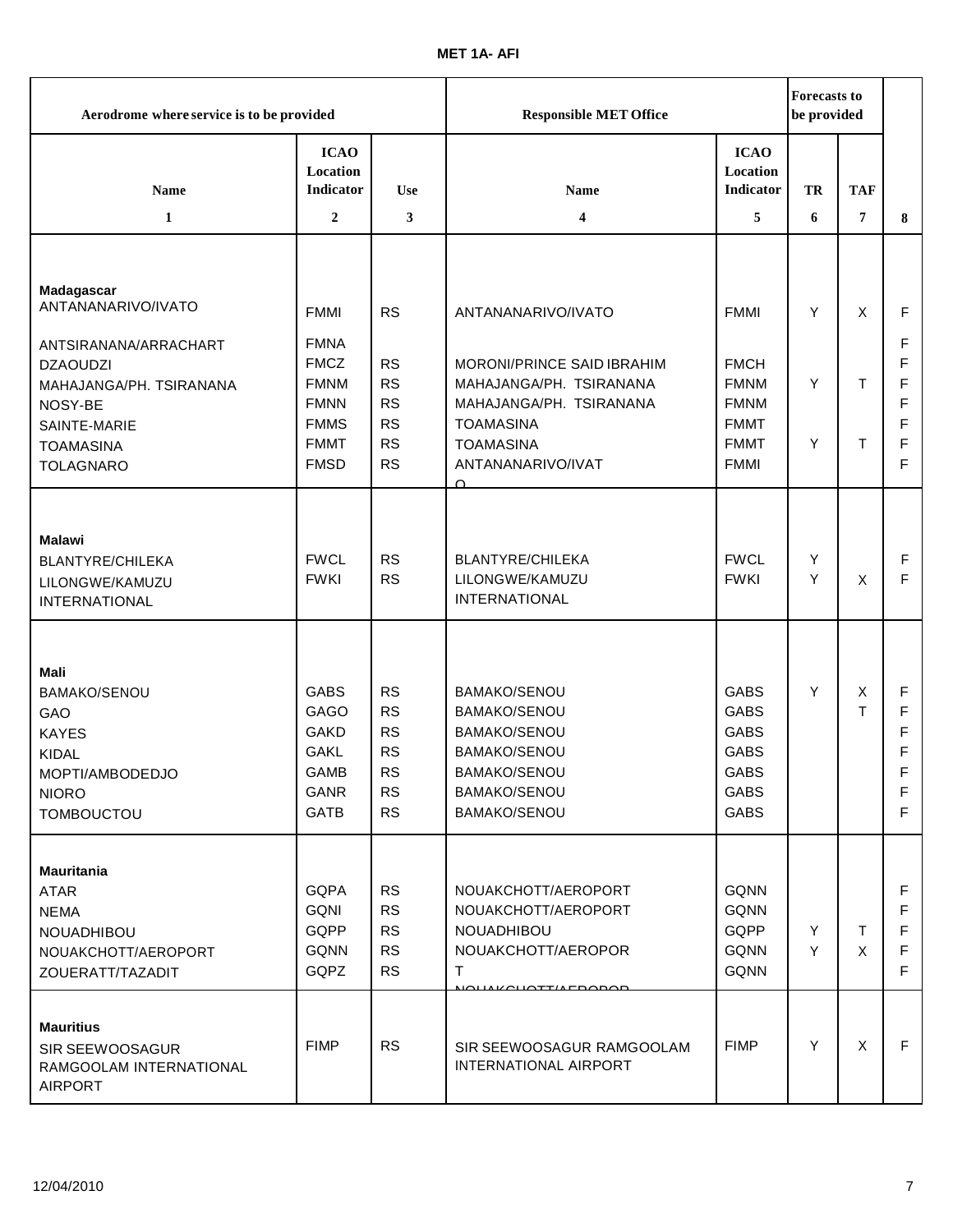| Aerodrome where service is to be provided                                                                                                                                                                                                                                                         |                                                                                                                                                                                  |                                                                                                                                                          | <b>Responsible MET Office</b>                                                                                                                                                                                                                                                  |                                                                                                                                                                                  | <b>Forecasts to</b><br>be provided        |                                            |                                                     |
|---------------------------------------------------------------------------------------------------------------------------------------------------------------------------------------------------------------------------------------------------------------------------------------------------|----------------------------------------------------------------------------------------------------------------------------------------------------------------------------------|----------------------------------------------------------------------------------------------------------------------------------------------------------|--------------------------------------------------------------------------------------------------------------------------------------------------------------------------------------------------------------------------------------------------------------------------------|----------------------------------------------------------------------------------------------------------------------------------------------------------------------------------|-------------------------------------------|--------------------------------------------|-----------------------------------------------------|
| <b>Name</b><br>$\mathbf{1}$                                                                                                                                                                                                                                                                       | <b>ICAO</b><br>Location<br><b>Indicator</b><br>$\mathbf{2}$                                                                                                                      | <b>Use</b><br>3                                                                                                                                          | Name<br>4                                                                                                                                                                                                                                                                      | <b>ICAO</b><br>Location<br>Indicator<br>5                                                                                                                                        | TR<br>6                                   | <b>TAF</b><br>7                            | 8                                                   |
|                                                                                                                                                                                                                                                                                                   |                                                                                                                                                                                  |                                                                                                                                                          |                                                                                                                                                                                                                                                                                |                                                                                                                                                                                  |                                           |                                            |                                                     |
| <b>Morocco</b>                                                                                                                                                                                                                                                                                    |                                                                                                                                                                                  |                                                                                                                                                          |                                                                                                                                                                                                                                                                                |                                                                                                                                                                                  |                                           |                                            |                                                     |
| <b>AGADIR/AL MASSIRA</b><br>AL HOCEIMA/CHERIF EL IDRISSI<br>CASABLANCA/MOHAMMED V<br>ERRACHIDIA/MOULAY ALI CHERIF<br><b>FES/SAISS</b><br>MARRAKECH/MENARA<br><b>OUARZAZATE</b><br><b>OUJDA/ANGADS</b><br>RABAT/SALE<br><b>TANGER/IBN BATOUTA</b><br>TAN-TAN/PLAGE BLANCHE<br>TETOUAN/SANIAT R'MEL | <b>GMAD</b><br><b>GMTA</b><br><b>GMMN</b><br><b>GMFK</b><br><b>GMFF</b><br><b>GMMX</b><br><b>GMMZ</b><br><b>GMFO</b><br><b>GMME</b><br><b>GMTT</b><br><b>GMAT</b><br><b>GMTN</b> | <b>RS</b><br><b>RS</b><br><b>RS</b><br><b>RS</b><br><b>RS</b><br><b>RS</b><br><b>RS</b><br><b>RS</b><br><b>RS</b><br><b>RS</b><br><b>RS</b><br><b>RS</b> | AGADIR/AL MASSIRA<br>CASABLANCA/MOHAMMED V<br>CASABLANCA/MOHAMMED V<br>CASABLANCA/MOHAMMED V<br><b>FES/SAISS</b><br>MARRAKECH/MENARA<br>CASABLANCA/MOHAMMED V<br><b>OUJDA/ANGADS</b><br>RABAT/SALE TANGER/IBN<br><b>BATOUTA</b><br>CASABLANCA/MOHAMMED V<br>TANGER/IBN BATOUTA | <b>GMAD</b><br><b>GMMN</b><br><b>GMMN</b><br><b>GMMN</b><br><b>GMFF</b><br><b>GMMX</b><br><b>GMMN</b><br><b>GMFO</b><br><b>GMME</b><br><b>GMTT</b><br><b>GMMN</b><br><b>GMTT</b> | Y<br>Y<br>Y<br>Y<br>Υ<br>Υ<br>Y<br>Y<br>Y | X<br>X<br>T<br>X<br>X<br>T<br>X<br>X<br>X  | F<br>F<br>F<br>F<br>F<br>F<br>F<br>F<br>F<br>F<br>F |
| Mozambique<br><b>BEIRA</b><br><b>MAPUTO</b>                                                                                                                                                                                                                                                       | <b>FQBR</b><br><b>FQMA</b>                                                                                                                                                       | <b>RS</b><br><b>RS</b>                                                                                                                                   | <b>BEIRA</b><br><b>MAPUTO</b>                                                                                                                                                                                                                                                  | <b>FQBR</b><br><b>FQMA</b>                                                                                                                                                       | Y<br>Y                                    | T<br>X                                     | F<br>F                                              |
| <b>Namibia</b><br>HOSEA KUTAKO INTL AIRPORT<br><b>KEETMANSHOOP</b><br><b>WALVIS BAY</b>                                                                                                                                                                                                           | <b>FYWH</b><br><b>FYKT</b><br><b>FYWB</b>                                                                                                                                        | <b>RS</b><br><b>RS</b><br><b>RS</b>                                                                                                                      | HOSEA KUTAKO INTL AIRPORT<br>HOSEA KUTAKO INTL AIRPORT<br>HOSEA KUTAKO INTL AIRPORT                                                                                                                                                                                            | <b>FYWH</b><br><b>FYWH</b><br><b>FYWH</b>                                                                                                                                        | Y                                         | X                                          | F<br>F<br>F                                         |
| <b>Niger</b><br><b>AGADES SUD</b><br><b>NIAMEY</b><br><b>ZINDER</b>                                                                                                                                                                                                                               | <b>DRZA</b><br><b>DRRN</b><br><b>DRZR</b>                                                                                                                                        | <b>RS</b><br><b>RS</b><br><b>RS</b>                                                                                                                      | <b>NIAMEY</b><br><b>NIAMEY</b><br><b>NIAMEY</b>                                                                                                                                                                                                                                | <b>DRRN</b><br><b>DRRN</b><br><b>DRRN</b>                                                                                                                                        | Y                                         | т<br>X<br>T                                | F<br>F<br>F                                         |
| Nigeria<br>ABUJA/NNAMDI AZIKIWE<br>CALABAR/MARGARET EKPO<br><b>ILORIN</b><br>KADUNA (NEW) KANO/MALLAM<br>AMINU KANO LAGOS/MURTALA<br>MUHAMMED MAIDUGURI<br>PORT HARCOURT<br>SOKOTO/SADDIQ ABUBAKAR III                                                                                            | <b>DNAA</b><br><b>DNCA</b><br><b>DNIL</b><br><b>DNKA</b><br><b>DNKN</b><br><b>DNMM</b><br><b>DNMA</b><br><b>DNPO</b><br><b>DNSO</b>                                              | <b>RS</b><br><b>RS</b><br><b>RS</b><br><b>RS</b><br><b>RS</b><br><b>RS</b><br><b>RS</b><br><b>RS</b><br><b>RS</b>                                        | KANO/MALLAM AMINU KANO<br>LAGOS/MURTALA MUHAMMED<br>LAGOS/MURTALA MUHAMMED<br><b>KATSINA</b><br>KANO/MALLAM AMINU KANO<br>LAGOS/MURTALA MUHAMMED<br>KANO/MALLAM AMINU KANO<br>LAGOS/MURTALA MUHAMMED<br>KANO/MALLAM AMINU KANO                                                 | <b>DNKN</b><br><b>DNMM</b><br><b>DNMM</b><br><b>DNKT</b><br><b>DNKN</b><br><b>DNMM</b><br><b>DNKN</b><br><b>DNMM</b><br><b>DNKN</b>                                              | Y<br>Y<br>Y<br>Y                          | X<br>Τ<br>T<br>T.<br>X<br>X<br>Τ<br>X<br>т | F<br>F<br>F<br>F<br>F.                              |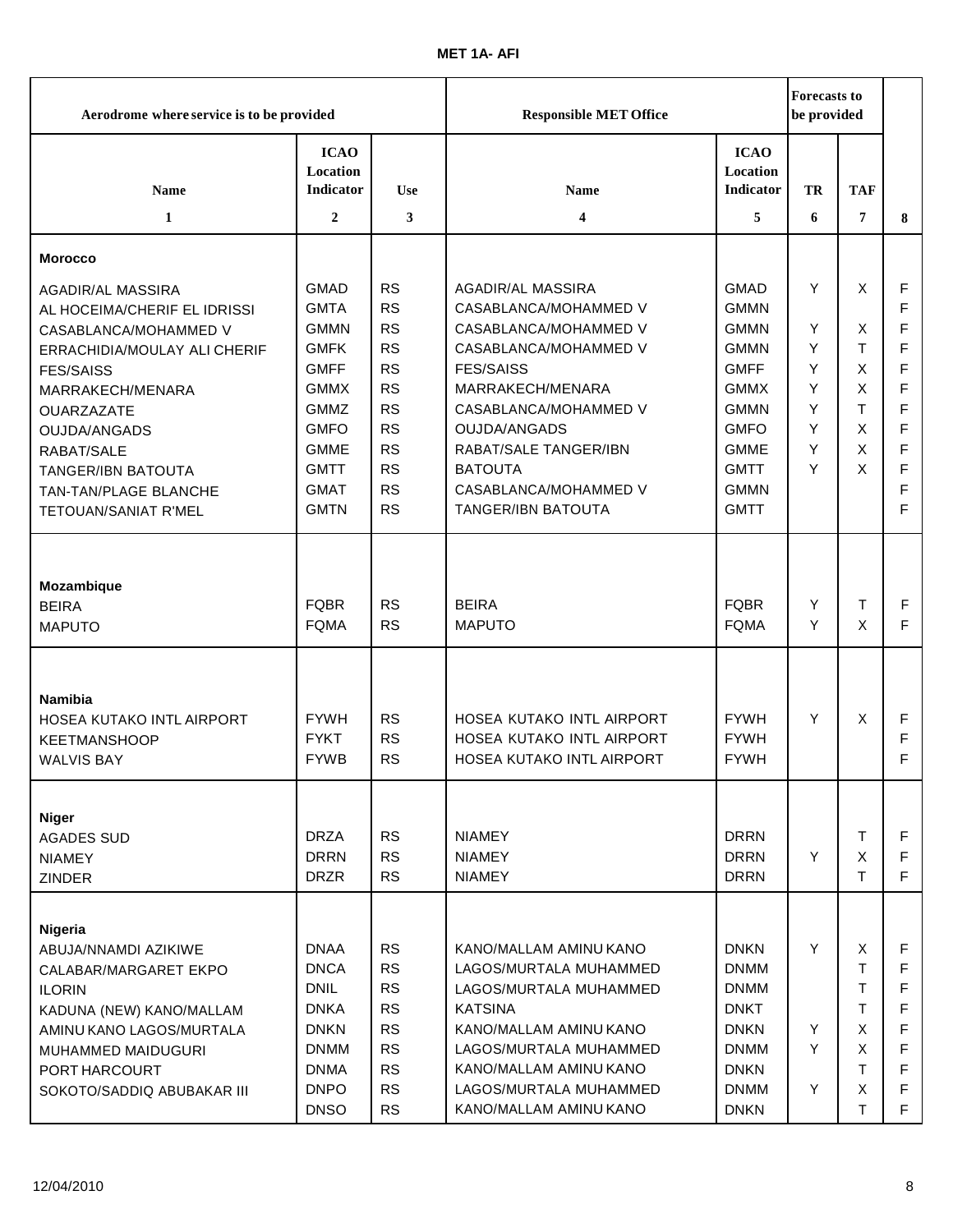| Aerodrome where service is to be provided                                                        |                                                                         |                                                 | <b>Responsible MET Office</b>                                      |                                                                         |    | <b>Forecasts to</b><br>be provided |                       |
|--------------------------------------------------------------------------------------------------|-------------------------------------------------------------------------|-------------------------------------------------|--------------------------------------------------------------------|-------------------------------------------------------------------------|----|------------------------------------|-----------------------|
| <b>Name</b>                                                                                      | <b>ICAO</b><br>Location<br>Indicator                                    | <b>Use</b>                                      | <b>Name</b>                                                        | <b>ICAO</b><br>Location<br><b>Indicator</b>                             | TR | <b>TAF</b>                         |                       |
| $\mathbf{1}$                                                                                     | $\overline{2}$                                                          | 3                                               | $\overline{\mathbf{4}}$                                            | 5                                                                       | 6  | 7                                  | 8                     |
| Réunion (France)<br>SAINT DENIS GILLOT                                                           | <b>FMEE</b>                                                             | <b>RS</b>                                       | <b>SAINT DENIS GILLOT</b>                                          | <b>FMEE</b>                                                             | Y  | X                                  | F                     |
| Rwanda<br>KIGALI INTERNATIONAL AIRPORT                                                           | <b>HRYR</b>                                                             | <b>RS</b>                                       | KIGALI INTERNATIONAL AIRPORT                                       | <b>HRYR</b>                                                             | Y  | T.                                 | F                     |
| Sao Tome and Principe<br>SAO TOME/INTERNATIONAL, SAO<br><b>TOME ISLAND</b>                       | <b>FPST</b>                                                             | <b>RS</b>                                       | SAO TOME/INTERNATIONAL, SAO<br><b>TOME ISLAND</b>                  | <b>FPST</b>                                                             | Y  | $\mathsf{X}$                       | F                     |
| Senegal<br><b>CAP SKIRING</b><br>DAKAR/YOFF<br><b>SAINT LOUIS</b><br>TAMBACOUNDA<br>ZIGUINCHOR   | GOGS<br>GOOY<br>GOSS<br><b>GOTT</b><br>GOGG                             | <b>RS</b><br>RS<br>RS<br><b>RS</b><br><b>RS</b> | DAKAR/YOFF<br>DAKAR/YOFF<br>DAKAR/YOFF<br>DAKAR/YOFF<br>DAKAR/YOFF | GOOY<br>GOOY<br>GOOY<br>GOOY<br>GOOY                                    | Y  | Τ<br>$\mathsf X$<br>$\mathsf{T}$   | F<br>F<br>F<br>F<br>F |
| <b>Seychelles</b><br>SEYCHELLES INTERNATIONAL<br><b>AIRPORT</b>                                  | <b>FSIA</b>                                                             | RS                                              | SEYCHELLES INTERNATIONAL<br><b>AIRPORT</b>                         | <b>FSIA</b>                                                             | Y  | Τ                                  | F                     |
| Sierra Leone<br>FREETOWN/LUNGI                                                                   | <b>GFLL</b>                                                             | <b>RS</b>                                       | FREETOWN/LUNGI                                                     | <b>GFLL</b>                                                             | Y  | X                                  | F                     |
| Somalia<br><b>BERBERA</b><br><b>BURAO</b><br>EGAL INTERNATIONAL AIRPORT<br>KISIMAYU<br>MOGADISHU | <b>HCMI</b><br><b>HCMV</b><br><b>HCMH</b><br><b>HCMK</b><br><b>HCMM</b> | AS<br>RS<br><b>RS</b><br>AS<br><b>RS</b>        | MOGADISHU<br>MOGADISHU<br>MOGADISHU<br>MOGADISHU<br>MOGADISHU      | <b>HCMM</b><br><b>HCMM</b><br><b>HCMM</b><br><b>HCMM</b><br><b>HCMM</b> | Y  | $\mathsf T$                        | F<br>F<br>F<br>F<br>F |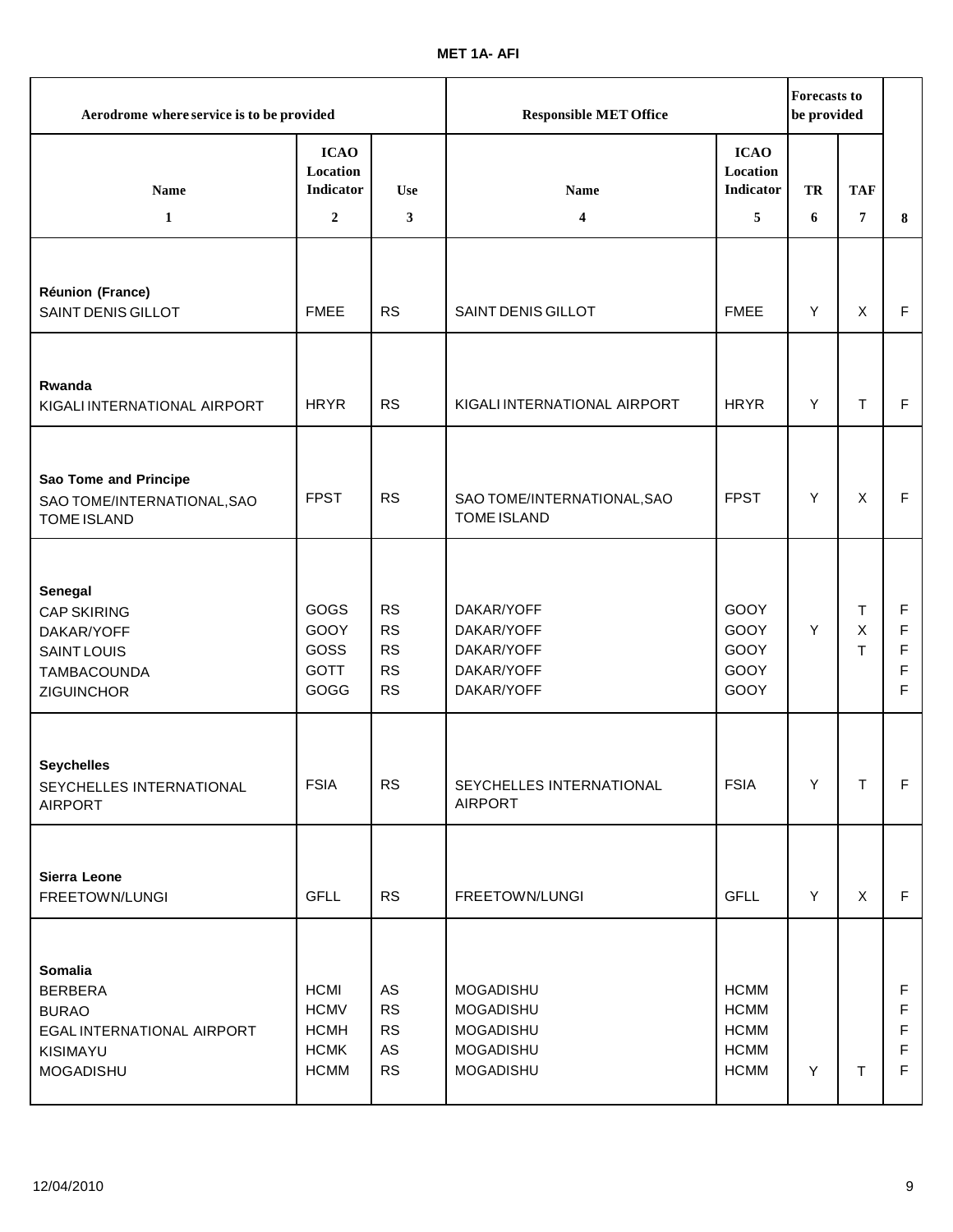| Aerodrome where service is to be provided                     |                                                               |                        | <b>Responsible MET Office</b>                    |                                               |         | <b>Forecasts to</b><br>be provided |             |
|---------------------------------------------------------------|---------------------------------------------------------------|------------------------|--------------------------------------------------|-----------------------------------------------|---------|------------------------------------|-------------|
| Name<br>$\mathbf{1}$                                          | <b>ICAO</b><br>Location<br><b>Indicator</b><br>$\overline{2}$ | <b>Use</b><br>3        | <b>Name</b><br>4                                 | <b>ICAO</b> Location<br><b>Indicator</b><br>5 | TR<br>6 | <b>TAF</b><br>7                    | 8           |
|                                                               |                                                               |                        |                                                  |                                               |         |                                    |             |
| South Africa<br><b>BLOEMFONTEIN (BLOEMFONTEIN</b><br>AIRPORT) | <b>FABL</b>                                                   | <b>RS</b>              | <b>BLOEMFONTEIN (BLOEMFONTEIN</b><br>AIRPORT)    | <b>FABL</b>                                   | Y       | T                                  | $\mathsf F$ |
| CAPE TOWN (CAPE TOWN<br>INTERNATIONAL AIRPORT)                | <b>FACT</b>                                                   | <b>RS</b>              | CAPE TOWN (CAPE TOWN<br>INTERNATIONAL AIRPORT)   | <b>FACT</b>                                   | Y       | $\mathsf{X}$                       | $\mathsf F$ |
| DURBAN (DURBAN INTERNATIONAL<br>AIRPORT)                      | <b>FADN</b>                                                   | <b>RS</b>              | DURBAN (DURBAN INTERNATIONAL<br>AIRPORT)         | <b>FADN</b>                                   | Y       | $\mathsf{X}$                       | F           |
| LANSERIA                                                      | <b>FALA</b>                                                   | <b>RS</b>              | O.R TAMBO INTERNATIONAL<br><b>AIRPORT</b>        | <b>FAJS</b>                                   |         |                                    | F           |
| MAFIKENG AD                                                   | <b>FAMM</b>                                                   | AS                     | O.R TAMBO INTERNATIONAL<br><b>AIRPORT</b>        | <b>FAJS</b>                                   |         |                                    | F           |
| NELSPRUIT                                                     | <b>FANS</b>                                                   | <b>RS</b>              | <b>GROOTFONTEIN</b>                              | <b>FAGF</b>                                   |         |                                    | F           |
| <b>O.R TAMBO INTERNATIONAL</b><br><b>AIRPORT</b>              | <b>EAJS FAOR</b>                                              | <b>RS</b>              | <b>O.R TAMBO INTERNATIONAL</b><br><b>AIRPORT</b> | <b>FAJS FAOR</b>                              | Y       | X                                  | F           |
| PIETERSBURG (CIVIL)                                           | <b>FAPI</b>                                                   | AS                     | O.R TAMBO INTERNATIONAL<br><b>AIRPORT</b>        | <b>FAJS</b>                                   |         |                                    | $\mathsf F$ |
| PORT ELIZABETH (PORT<br>ELIZABETH AIRPORT)                    | <b>FAPE</b>                                                   | AS                     | O.R TAMBO INTERNATIONAL<br><b>AIRPORT</b>        | <b>FAJS</b>                                   |         |                                    | F           |
| <b>UPINGTON</b>                                               | <b>FAUP</b>                                                   | AS                     | O.R TAMBO INTERNATIONAL<br><b>AIRPORT</b>        | <b>FAJS</b>                                   |         |                                    | F           |
|                                                               |                                                               |                        |                                                  |                                               |         |                                    |             |
| Spain<br><b>MELILLA</b>                                       | <b>GEML</b>                                                   | <b>RS</b>              | <b>MELILLA</b>                                   | <b>GEML</b>                                   |         | T                                  | F           |
|                                                               |                                                               |                        |                                                  |                                               |         |                                    |             |
| Sudan JUBA<br><b>KASSALA</b>                                  | <b>HSSJ</b>                                                   | <b>RS</b>              | <b>KHARTOUM</b>                                  | <b>HSSS</b>                                   |         |                                    | F           |
| <b>KHARTOUM</b>                                               | <b>HSKA</b>                                                   | AS                     | <b>KHARTOUM</b>                                  | <b>HSSS</b>                                   |         |                                    | F           |
| PORT SUDAN                                                    | <b>HSSS</b><br><b>HSPN</b>                                    | <b>RS</b><br><b>RS</b> | <b>KHARTOUM</b><br><b>WADI HALFA</b>             | <b>HSSS</b><br><b>HSSW</b>                    | Y       | т                                  | F<br>F      |
|                                                               |                                                               |                        |                                                  |                                               |         |                                    |             |
| <b>Swaziland</b><br>MANZINI/MATSAPHA                          | <b>FDMS</b>                                                   | <b>RS</b>              | MANZINI/MATSAPHA                                 | <b>FDMS</b>                                   | Y       | T.                                 | F.          |
|                                                               |                                                               |                        |                                                  |                                               |         |                                    |             |
|                                                               |                                                               |                        |                                                  |                                               |         |                                    |             |